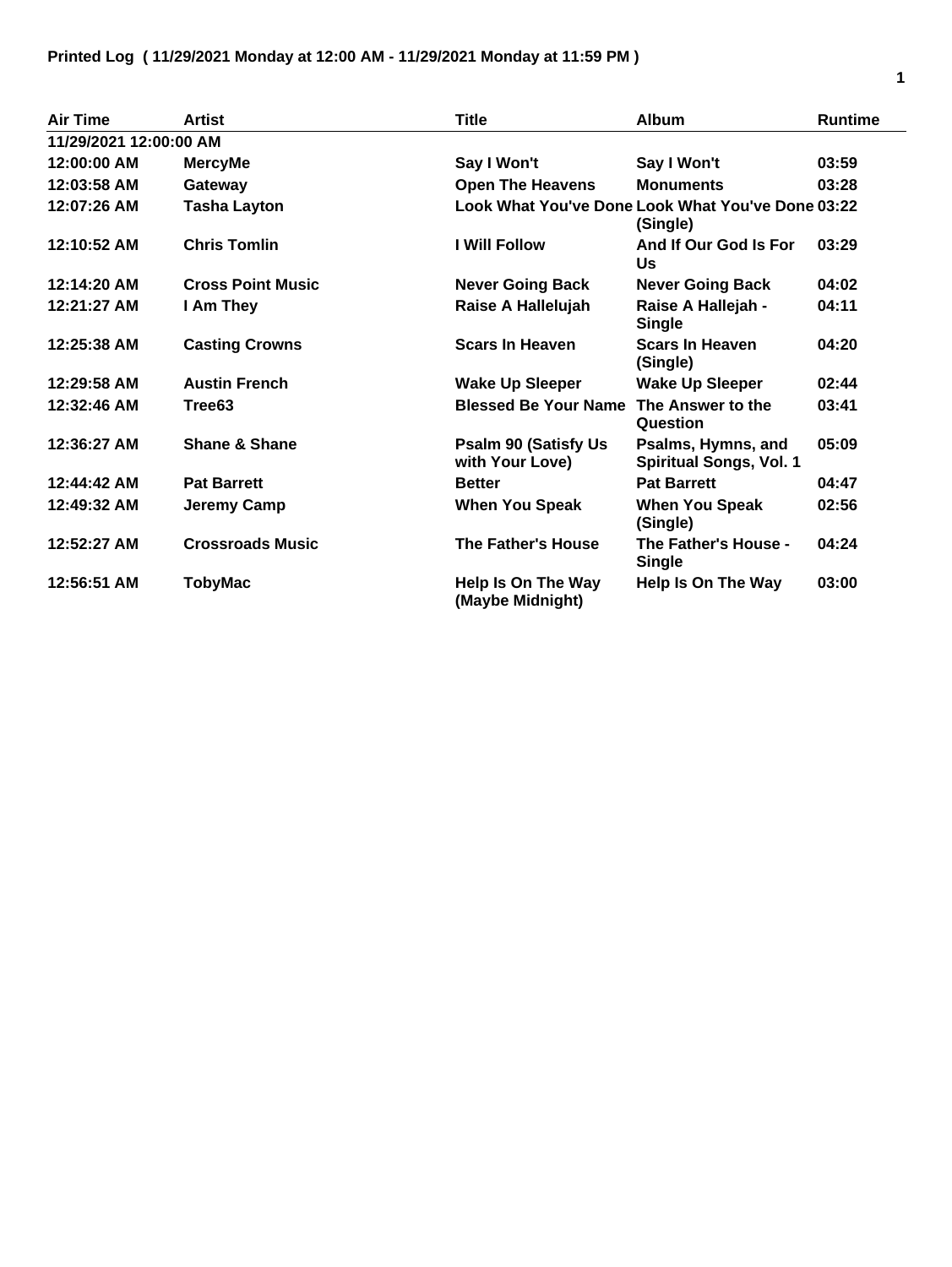| <b>Air Time</b>       | <b>Artist</b>                | Title                              | <b>Album</b>                                | <b>Runtime</b> |
|-----------------------|------------------------------|------------------------------------|---------------------------------------------|----------------|
| 11/29/2021 1:00:00 AM |                              |                                    |                                             |                |
| $1:00:00$ AM          | <b>Maverick City Music</b>   | <b>Promises</b>                    | <b>Promises (Single)</b>                    | 04:03          |
| $1:04:02$ AM          | <b>Mosaic MSC</b>            | <b>Tremble</b>                     | <b>Glory &amp; Wonder</b>                   | 02:58          |
| 1:07:00 AM            | <b>Zach Williams</b>         | Less Like Me                       | <b>Rescue Story</b>                         | 03:35          |
| 1:10:37 AM            | <b>Shannon Wexelberg</b>     | <b>Count It All Joy</b>            | <b>Better Than Life</b>                     | 04:12          |
| 1:14:49 AM            | <b>Chris Tomlin</b>          | I See You                          | I See You (Single)                          | 03:42          |
| 1:21:35 AM            | We Are Messengers            | <b>Come What May</b>               | <b>Come What May</b><br>(Single)            | 03:18          |
| $1:24:53$ AM          | <b>North Point InsideOut</b> | <b>Wide Open</b>                   | <b>Wide Open</b>                            | 04:54          |
| $1:29:46$ AM          | The Belonging Co.            | <b>Jesus Over Everything</b>       | See The Light (Live)                        | 05:05          |
| 1:34:55 AM            | <b>Passion</b>               | Remember                           | <b>Salvation's Tide Is</b><br><b>Rising</b> | 03:55          |
| 1:38:50 AM            | <b>Sanctus Real</b>          | My God Is Still The<br><b>Same</b> | My God Is Still The<br>Same (Single)        | 03:20          |
| 1:45:18 AM            | <b>Red Rocks Worship</b>     | <b>Fill This Place</b>             | The Rooftop EP                              | 05:59          |
| 1:51:19 AM            | <b>Patrick Mayberry</b>      | <b>Holy Spirit Come</b>            | <b>Holy Spirit Come -</b><br><b>Single</b>  | 03:36          |
| 1:54:55 AM            | <b>Casting Crowns</b>        | <b>God Of All My Days</b>          | The Very Next Thing                         | 04:52          |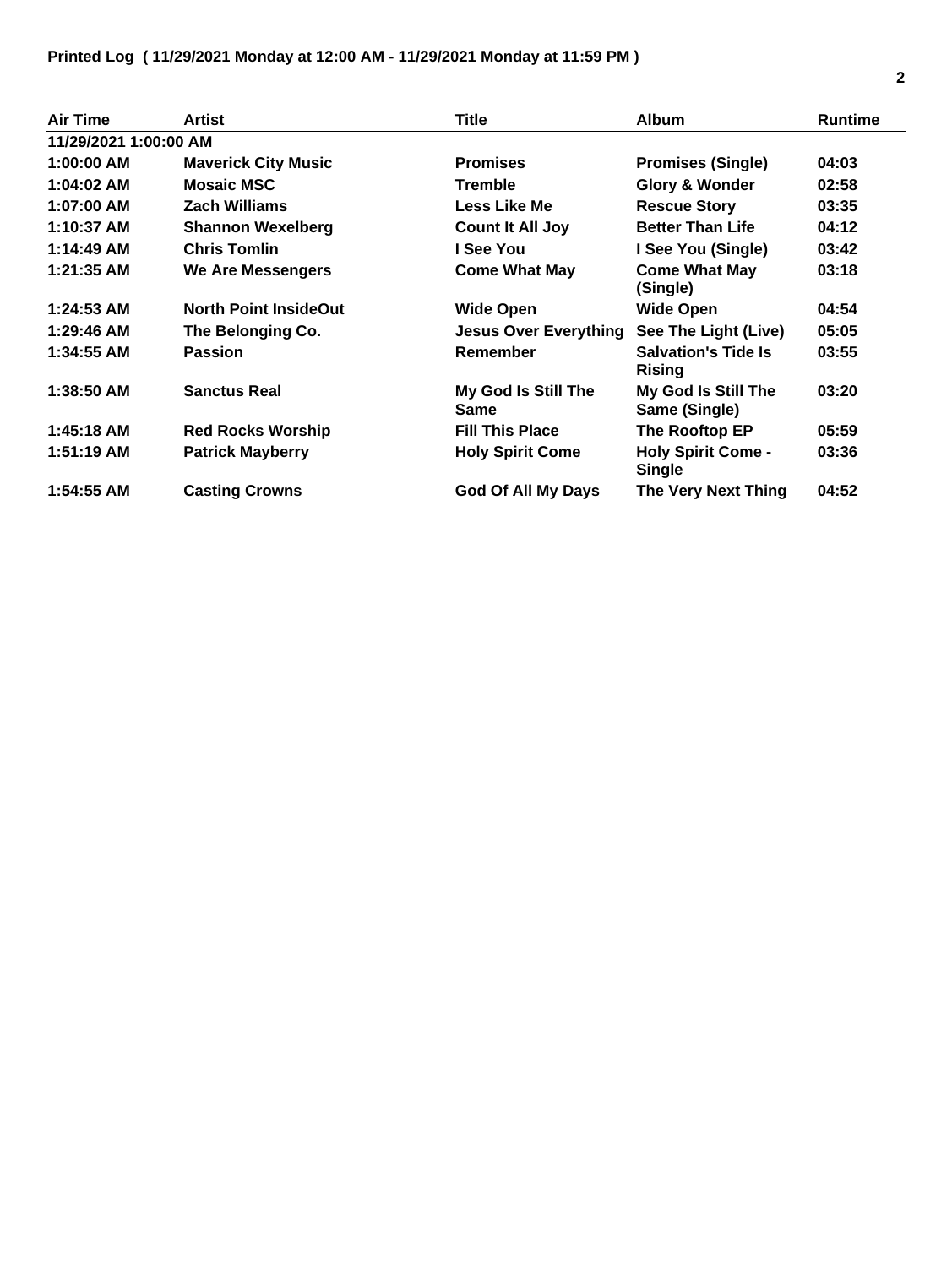| <b>Air Time</b>       | <b>Artist</b>           | Title                                   | <b>Album</b>                                   | <b>Runtime</b> |
|-----------------------|-------------------------|-----------------------------------------|------------------------------------------------|----------------|
| 11/29/2021 2:00:00 AM |                         |                                         |                                                |                |
| $2:00:00$ AM          | <b>Hope Darst</b>       | <b>Promise Keeper</b>                   | <b>Peace Be Still</b>                          | 03:37          |
| $2:03:37$ AM          | <b>Mack Brock</b>       | <b>Greater Things</b>                   | <b>Greater Things</b>                          | 03:26          |
| $2:07:02$ AM          | <b>Danny Gokey</b>      | <b>Stand In Faith</b>                   | <b>Stand in Faith (EP)</b>                     | 03:16          |
| $2:10:21$ AM          | Jeremy Camp             | <b>Beautiful One</b>                    | <b>Live Unplugged</b>                          | 03:57          |
| $2:14:18$ AM          | <b>Chris McClarney</b>  | <b>Speak To The</b><br><b>Mountains</b> | Speak to the Mountain - 04:54<br><b>Single</b> |                |
| $2:22:15$ AM          | For King & Country      | <b>From the Inside Out</b>              | <b>From The Inside Out</b>                     | 04:43          |
| 2:26:58 AM            | <b>Anne Wilson</b>      | My Jesus                                | My Jesus (EP)                                  | 03:35          |
| 2:30:32 AM            | <b>CeCe Winans</b>      | <b>Believe For It</b>                   | <b>Believe For It</b>                          | 03:40          |
| $2:34:14$ AM          | <b>Lincoln Brewster</b> | <b>Power of Your Name</b>               | <b>Today Is The Day</b>                        | 04:36          |
| $2:38:50$ AM          | <b>David Crowder</b>    | In The House                            | Milk & Honey                                   | 02:54          |
| $2:44:51$ AM          | <b>Chris Tomlin</b>     | <b>God Of This City</b>                 | <b>Hello Love</b>                              | 04:09          |
| $2:49:02$ AM          | <b>Phil Wickham</b>     | <b>House Of The Lord</b>                | House of the Lord<br>(Single)                  | 04:11          |
| $2:53:13$ AM          | <b>Zach Williams</b>    | <b>Chain Breaker</b>                    | <b>Chain Breaker</b>                           | 03:10          |
| 2:56:23 AM            | <b>Mandisa</b>          | You Keep Hope Alive                     | You Keep Hope Alive                            | 03:32          |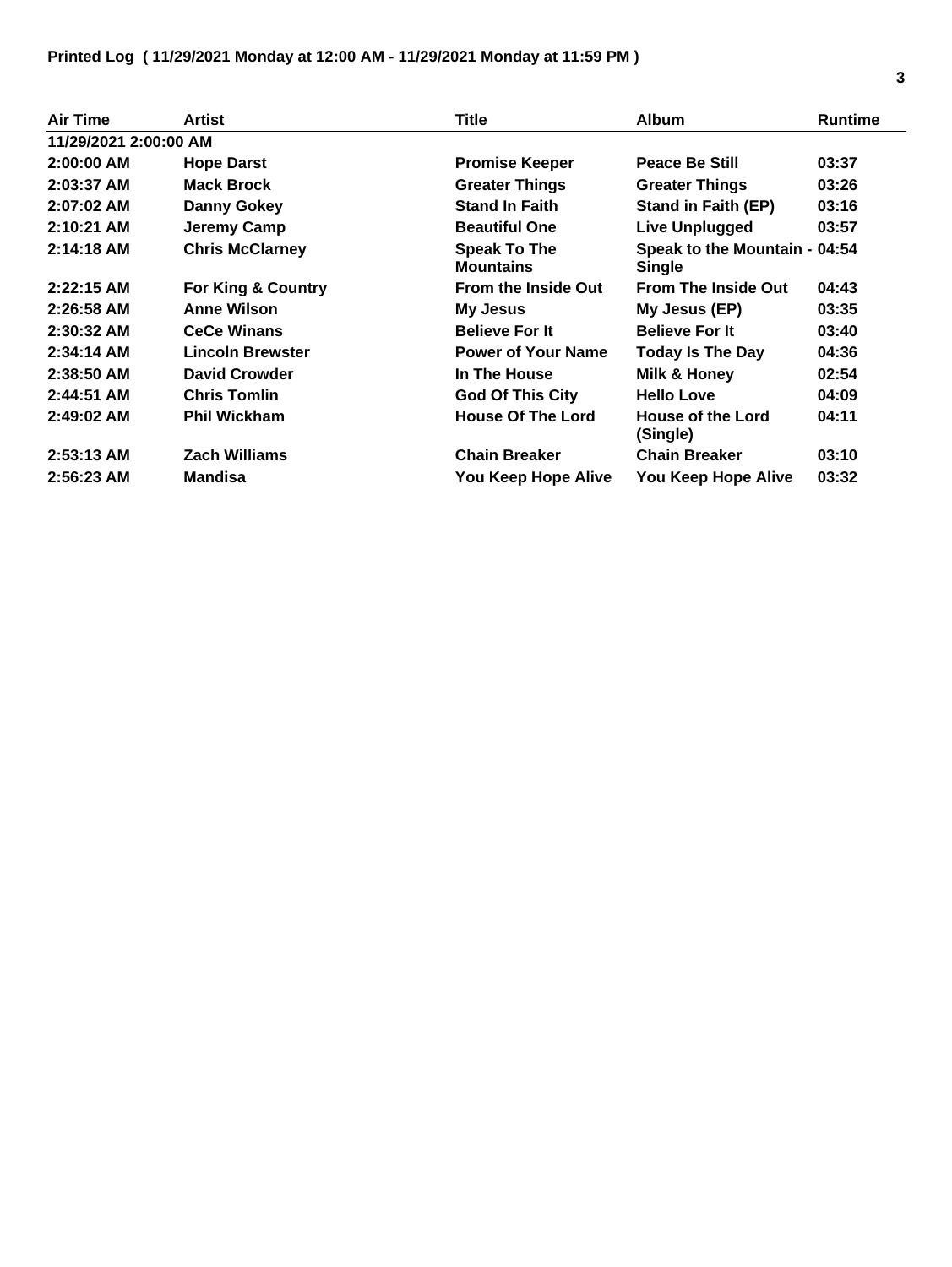| <b>Air Time</b>       | <b>Artist</b>            | Title                                           | <b>Album</b>                                                  | <b>Runtime</b> |
|-----------------------|--------------------------|-------------------------------------------------|---------------------------------------------------------------|----------------|
| 11/29/2021 3:00:00 AM |                          |                                                 |                                                               |                |
| $3:00:00$ AM          | Tasha Layton             |                                                 | Look What You've Done Look What You've Done 03:22<br>(Single) |                |
| $3:03:22$ AM          | <b>Passion</b>           | <b>There's Nothing That</b><br>Our God Can't Do | <b>There's Nothing That</b><br>Our God Can't Do (Live)        | 04:52          |
| $3:08:14$ AM          | Jordan St. Cyr           | <b>Fires</b>                                    | <b>Fires</b>                                                  | 03:40          |
| $3:11:58$ AM          | <b>Laura Story</b>       | <b>Open Hands</b>                               | <b>Open Hands</b>                                             | 03:34          |
| $3:15:32$ AM          | <b>Micah Tyler</b>       | <b>Walking Free</b>                             | <b>Walking Free - Single</b>                                  | 03:18          |
| $3:21:56$ AM          | <b>Casting Crowns</b>    | <b>Scars In Heaven</b>                          | <b>Scars In Heaven</b><br>(Single)                            | 04:20          |
| $3:26:15$ AM          | <b>Danny Gokey</b>       | Love God Love People                            | <b>Love God Love People</b>                                   | 03:06          |
| $3:29:22$ AM          | <b>Elevation Worship</b> | RATTLE!                                         | <b>Graves Into Gardens</b><br>(LIVE)                          | 03:46          |
| $3:33:11$ AM          | <b>Darrell Evans</b>     | <b>Trading My Sorrows</b>                       | <b>Freedom</b>                                                | 05:53          |
| $3:39:03$ AM          | Jeremy Camp              | When You Speak                                  | When You Speak<br>(Single)                                    | 02:56          |
| $3:45:03$ AM          | <b>Elias Dummer</b>      | Enough                                          | Enough                                                        | 05:06          |
| $3:50:13$ AM          | <b>Cross Point Music</b> | <b>Never Going Back</b>                         | <b>Never Going Back</b>                                       | 04:02          |
| $3:54:15$ AM          | <b>Matt Redman</b>       | <b>The Wonderful Cross</b>                      | <b>How Great is our God</b>                                   | 06:49          |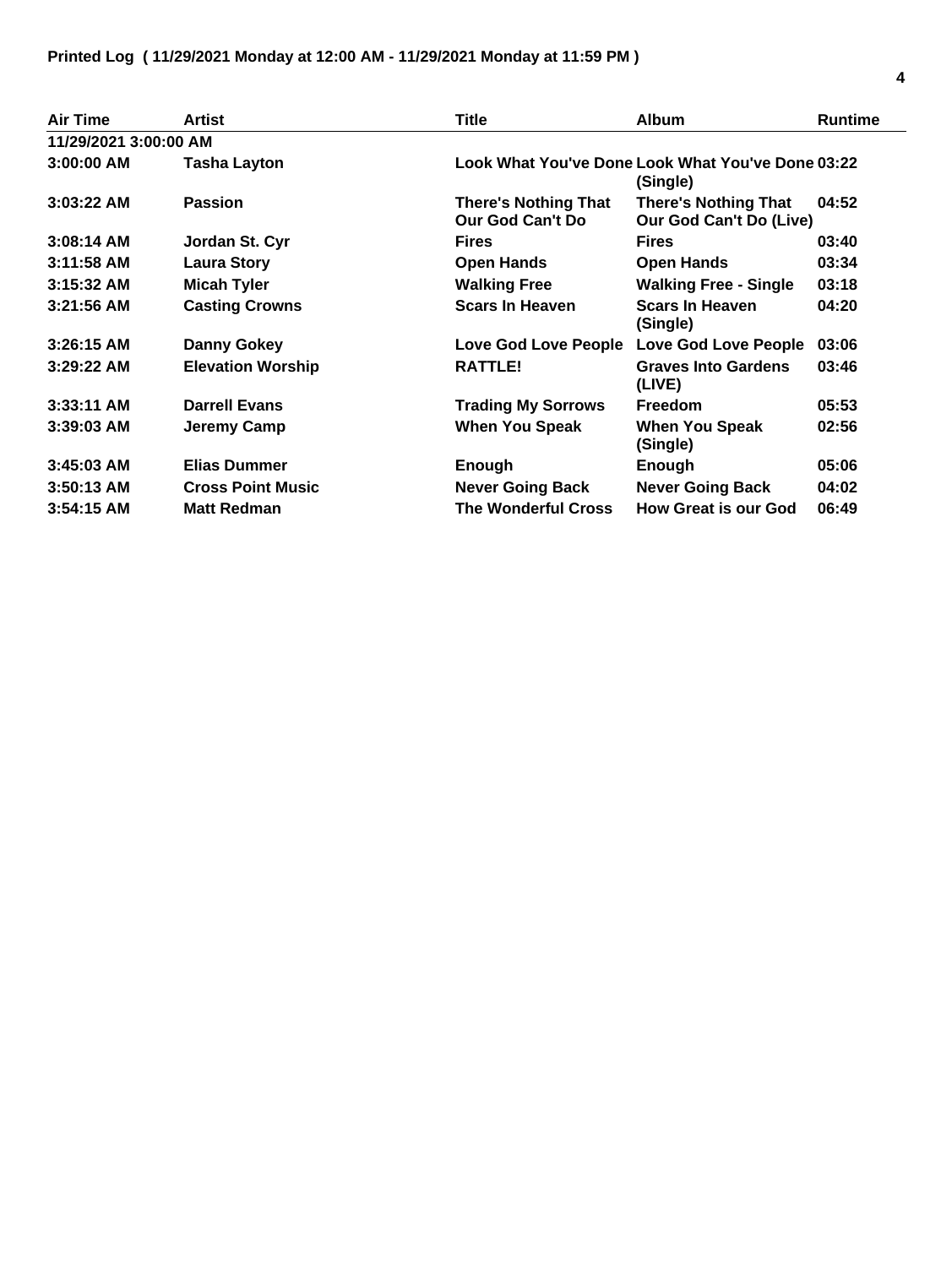| <b>Air Time</b>       | <b>Artist</b>                    | Title                              | <b>Album</b>                                   | <b>Runtime</b> |
|-----------------------|----------------------------------|------------------------------------|------------------------------------------------|----------------|
| 11/29/2021 4:00:00 AM |                                  |                                    |                                                |                |
| $4:00:00$ AM          | <b>CAIN</b>                      | Yes He Can                         | <b>Rise Up</b>                                 | 03:15          |
| $4:03:14$ AM          | <b>Chris Tomlin</b>              | Who You Are to Me                  | Who You Are to Me                              | 03:34          |
| 4:06:48 AM            | <b>Lincoln Brewster</b>          | <b>There Is Power</b>              | Oxygen                                         | 03:32          |
| 4:10:23 AM            | <b>Zach Williams</b>             | <b>Fear Is A Liar</b>              | <b>Chain Breaker</b>                           | 04:07          |
| 4:14:30 AM            | <b>Ryan Ellis</b>                | <b>Heart Of The Father</b>         | <b>Heart of the Father -</b><br><b>Single</b>  | 03:58          |
| 4:21:35 AM            | <b>Horizon Music</b>             | <b>Victory</b>                     | <b>Victory</b>                                 | 04:13          |
| 4:25:48 AM            | <b>We Are Messengers</b>         | <b>Come What May</b>               | <b>Come What May</b><br>(Single)               | 03:18          |
| 4:29:06 AM            | <b>Bryan &amp; Katie Torwalt</b> | <b>Miracle In The Works</b>        | <b>Miracle In The Works -</b><br><b>Single</b> | 04:59          |
| 4:34:07 AM            | <b>Hillsong Young And Free</b>   | <b>The Stand</b>                   | <b>The Stand</b>                               | 03:58          |
| 4:38:05 AM            | <b>Andrew Ripp</b>               | Rejoice                            | Evergreen                                      | 03:32          |
| 4:44:42 AM            | <b>David Crowder</b>             | <b>Red Letters</b>                 | Songs from the Red<br><b>Letters</b>           | 03:35          |
| 4:48:21 AM            | <b>Sanctus Real</b>              | My God Is Still The<br><b>Same</b> | My God Is Still The<br>Same (Single)           | 03:20          |
| 4:51:41 AM            | <b>Jeremy Camp</b>               | My God                             | <b>Reckless</b>                                | 03:51          |
| 4:55:32 AM            | <b>For King &amp; Country</b>    | Amen (Reborn)                      | Amen (Reborn)                                  | 03:44          |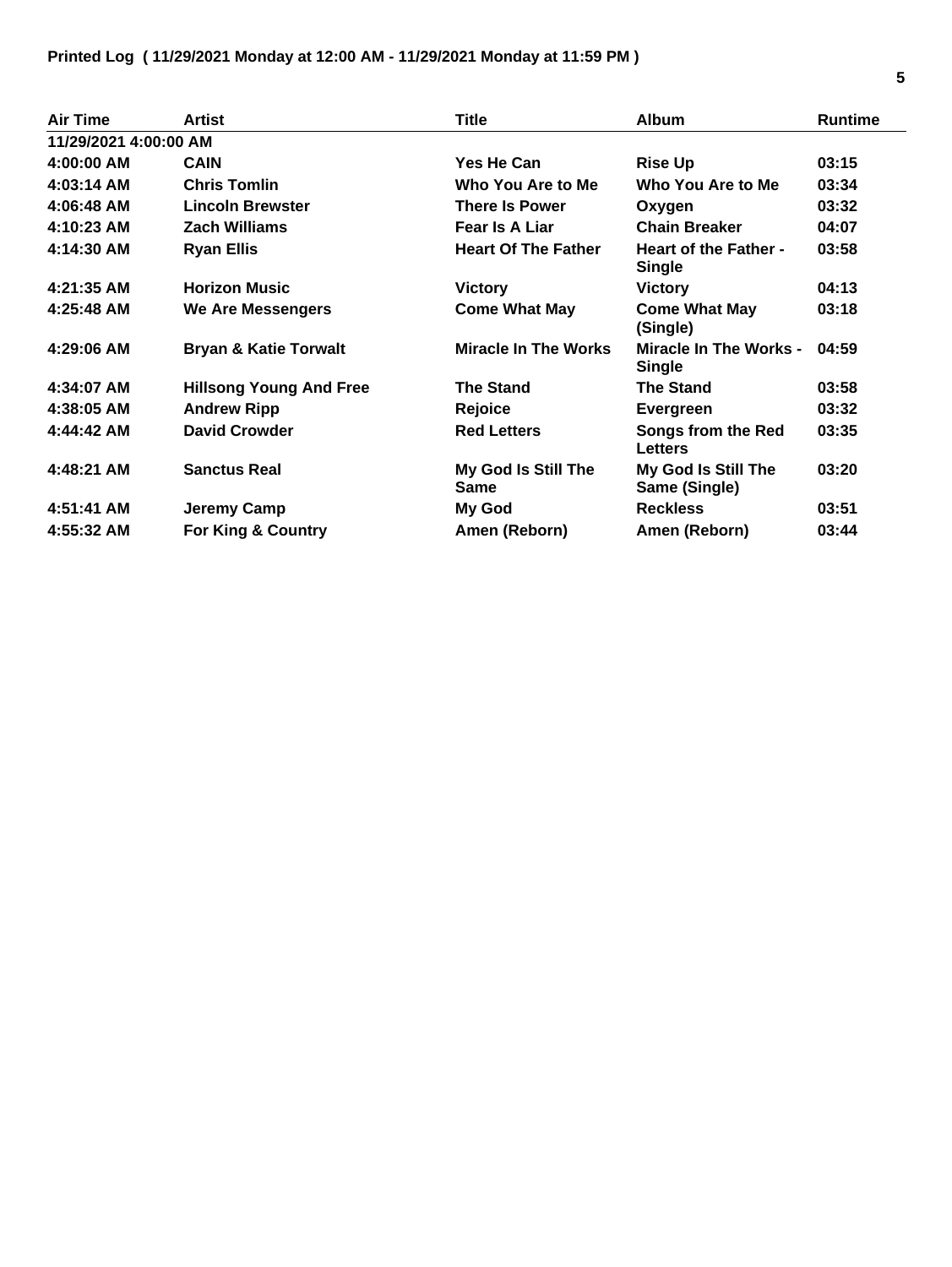| <b>Air Time</b>       | Artist                     | <b>Title</b>                                            | <b>Album</b>                                   | <b>Runtime</b> |
|-----------------------|----------------------------|---------------------------------------------------------|------------------------------------------------|----------------|
| 11/29/2021 8:00:00 PM |                            |                                                         |                                                |                |
| 8:00:00 PM            | <b>Maverick City Music</b> | <b>Promises</b>                                         | <b>Promises (Single)</b>                       | 04:03          |
| 8:04:02 PM            | <b>MercyMe</b>             | <b>God Rest Ye Merry</b><br><b>Gentlemen</b>            | <b>The Christmas</b><br><b>Sessions</b>        | 03:15          |
| 8:07:17 PM            | Jordan St. Cyr             | <b>Fires</b>                                            | <b>Fires</b>                                   | 03:40          |
| 8:12:58 PM            | <b>Elias Dummer</b>        | Enough                                                  | Enough                                         | 05:06          |
| 8:18:04 PM            | <b>Chris McClarney</b>     | <b>Speak To The</b><br><b>Mountains</b>                 | Speak to the Mountain - 04:54<br><b>Single</b> |                |
| 8:22:58 PM            | We Are Messengers          | <b>Come What May</b>                                    | <b>Come What May</b><br>(Single)               | 03:18          |
| 8:30:59 PM            | <b>Third Day</b>           | <b>Manger Throne</b>                                    | <b>Come Let Us Adore</b><br><b>Him</b>         | 03:25          |
| 8:34:23 PM            | <b>Phil Wickham</b>        | <b>House Of The Lord</b>                                | House of the Lord<br>(Single)                  | 04:11          |
| 8:38:34 PM            | <b>Hannah Kerr</b>         | <b>Have Yourself a Merry</b><br><b>Little Christmas</b> | <b>Christmas Eve In</b><br><b>Bethlehem</b>    | 04:35          |
| 8:45:09 PM            | We The Kingdom             | <b>Child Of Love</b>                                    | <b>Holy Water</b>                              | 04:09          |
| 8:49:18 PM            | Jeremy Camp                | O Come All Ye Faithful                                  | O Come All Ye Faithful                         | 03:12          |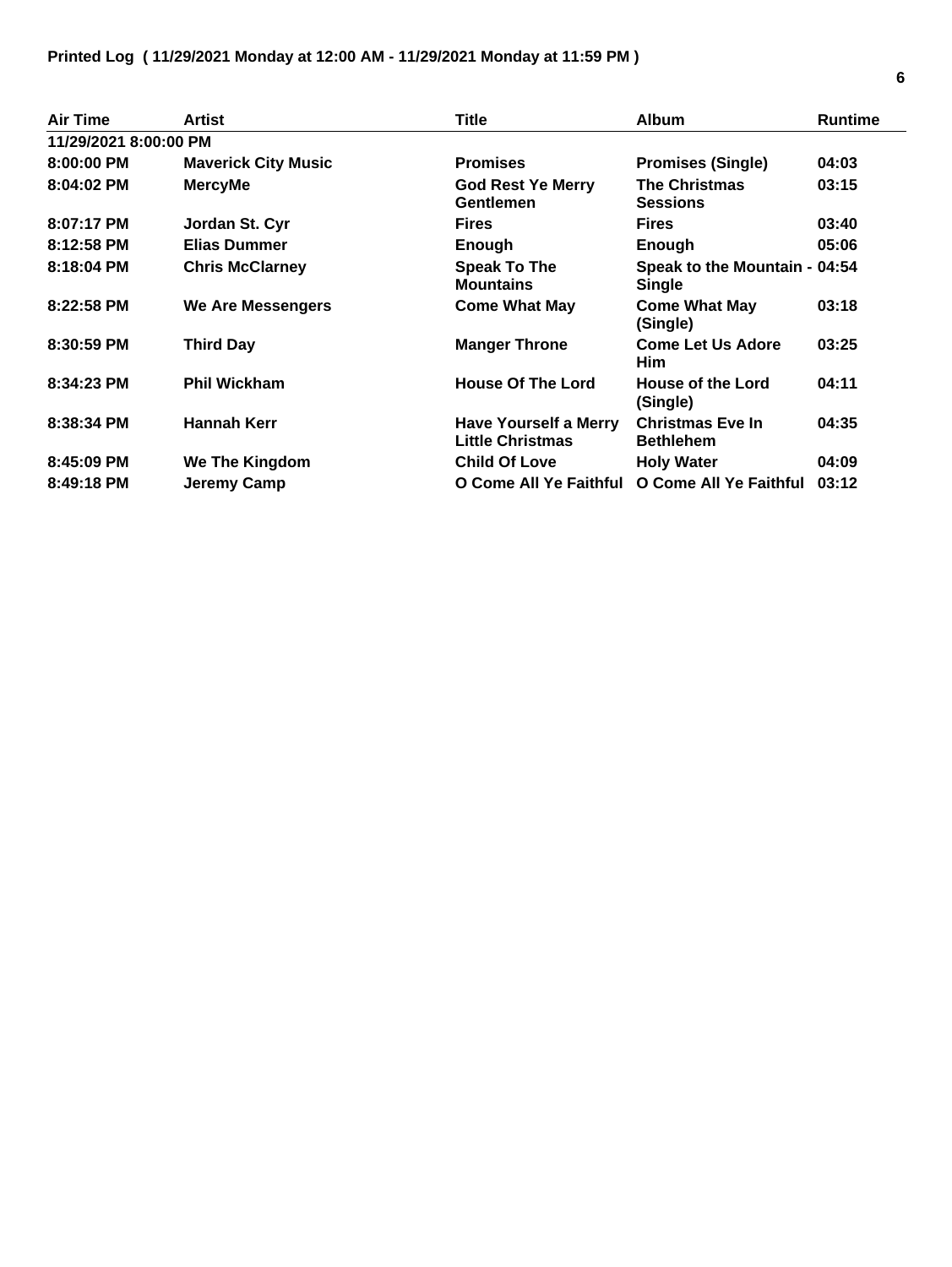## **Printed Log ( 11/29/2021 Monday at 12:00 AM - 11/29/2021 Monday at 11:59 PM )**

| <b>Air Time</b>       | Artist                       | <b>Title</b>                         | <b>Album</b>                                          | <b>Runtime</b> |
|-----------------------|------------------------------|--------------------------------------|-------------------------------------------------------|----------------|
| 11/29/2021 9:00:00 PM |                              |                                      |                                                       |                |
| $9:00:00$ PM          | <b>Passion</b>               | God You're So Good                   | <b>Whole Heart</b>                                    | 04:15          |
| $9:04:14$ PM          | <b>Francesca Battistelli</b> | You're Here                          | <b>Christmas</b>                                      | 03:33          |
| $9:07:47$ PM          | <b>Danny Gokey</b>           | <b>Stand In Faith</b>                | <b>Stand in Faith (EP)</b>                            | 03:16          |
| $9:13:03$ PM          | <b>Hillsong United</b>       | <b>Another In The Fire</b>           | <b>Another in the Fire</b>                            | 04:13          |
| $9:17:16$ PM          | <b>Newsboys</b>              | <b>Jingle Bell Rock</b>              |                                                       | 03:10          |
| $9:20:26$ PM          | <b>Elevation Worship</b>     | <b>See A Victory</b>                 | At Midnight - EP                                      | 06:03          |
| $9:30:59$ PM          | We The Kingdom               | <b>Child Of Love</b>                 | <b>Holy Water</b>                                     | 04:09          |
| $9:35:08$ PM          | <b>Anne Wilson</b>           | <b>My Jesus</b>                      | My Jesus (EP)                                         | 03:35          |
| $9:38:42$ PM          | <b>Phil Keaggy</b>           | <b>Silent Night</b>                  | Majesty & Wonder: An<br><b>Instrumental Christmas</b> | 04:39          |
| $9:45:22$ PM          | <b>Zach Williams</b>         | Go Tell It On the<br><b>Mountain</b> | <b>I Don't Want Christmas 03:32</b><br>to End         |                |
| $9:48:54$ PM          | <b>Patrick Mayberry</b>      | <b>Holy Spirit Come</b>              | <b>Holy Spirit Come -</b><br><b>Single</b>            | 03:36          |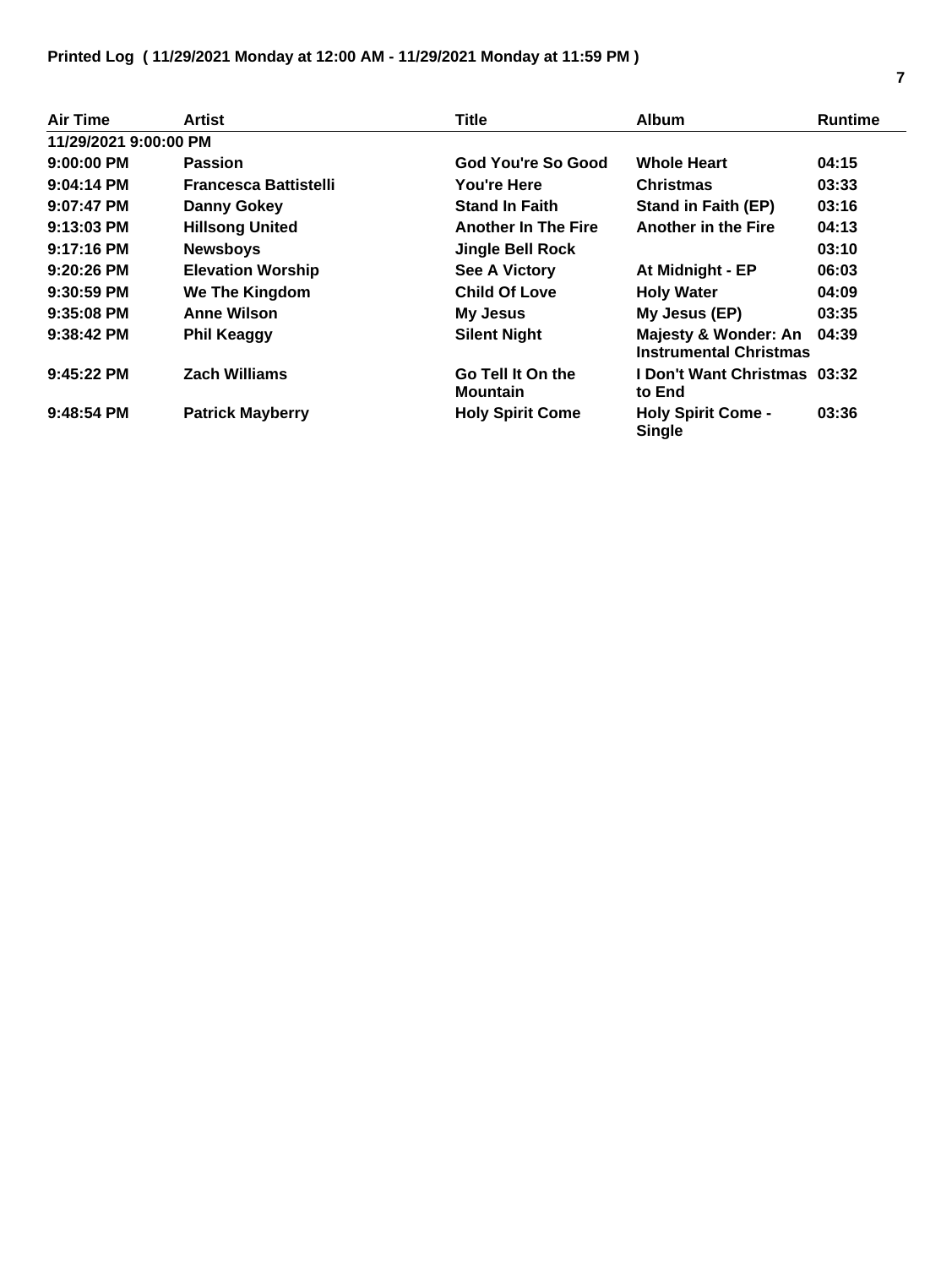| Air Time               | Artist                        | <b>Title</b>             | <b>Album</b>                                                  | <b>Runtime</b> |
|------------------------|-------------------------------|--------------------------|---------------------------------------------------------------|----------------|
| 11/29/2021 10:00:00 PM |                               |                          |                                                               |                |
| 10:00:00 PM            | <b>Matthew West</b>           | <b>Truth Be Told</b>     | Grace Be Told - EP                                            | 03:37          |
| 10:03:36 PM            | <b>Phil Wickham</b>           | <b>House Of The Lord</b> | House of the Lord<br>(Single)                                 | 04:11          |
| 10:07:47 PM            | Avalon                        | Joy to the World         | Joy                                                           | 04:20          |
| 10:14:07 PM            | <b>For King &amp; Country</b> | Amen (Reborn)            | Amen (Reborn)                                                 | 03:44          |
| 10:17:51 PM            | <b>Casting Crowns</b>         | Joyful Joyful            | Until the Whole World<br><b>Hears</b>                         | 04:21          |
| 10:22:13 PM            | <b>Jonathan Traylor</b>       | <b>The Table</b>         | I'm Here For You                                              | 04:13          |
| 10:30:59 PM            | <b>Red Rocks Worship</b>      | <b>Fill This Place</b>   | The Rooftop EP                                                | 05:59          |
| 10:36:57 PM            | <b>CAIN</b>                   | <b>Celebrate Me Home</b> |                                                               | 03:27          |
| 10:40:24 PM            | <b>Chris Tomlin</b>           | <b>Whom Shall I Fear</b> | <b>Burning Lights</b>                                         | 03:50          |
| 10:46:14 PM            | <b>Tasha Layton</b>           |                          | Look What You've Done Look What You've Done 03:22<br>(Single) |                |
| 10:49:37 PM            | Jim Brickman                  | <b>The First Noel</b>    |                                                               | 02:53          |